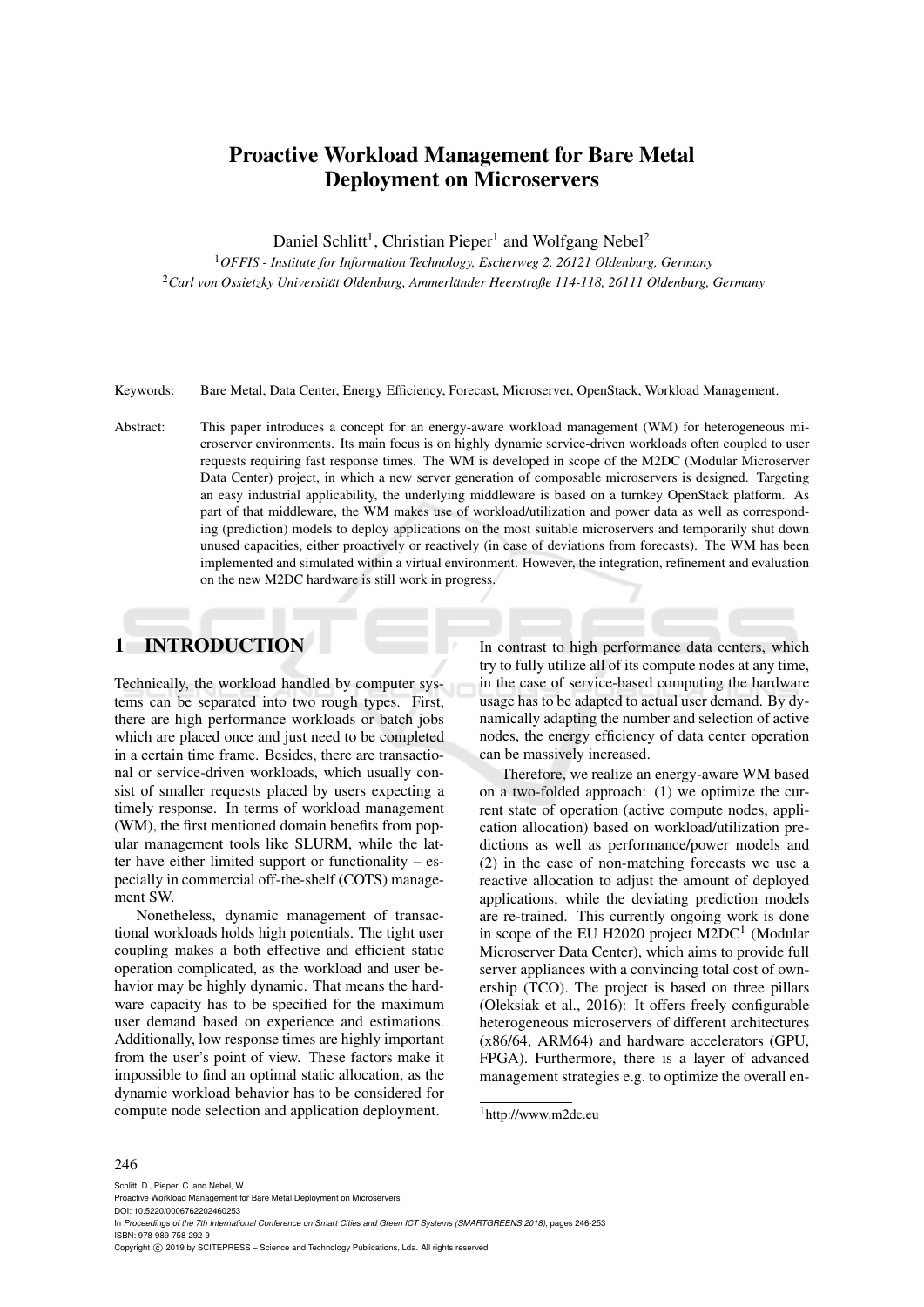

Figure 1: M2DC project scheme.

ergy efficiency. The described WM within this paper would be part of that layer. In order to enable an easy industrial applicability, M2DC is designed as turnkey platform with well-defined interfaces to the surrounding ecosystem (see Figure 1). For that purpose, the middleware is based on OpenStack, which is an open source software project offering a free cloud computing architecture. It is backed up by a large community, which steadily extends OpenStack's functionalities. New functions and features are made available through components, which implement e.g. support for networking infrastructure (Neutron), workload scheduling (Nova), management of bare metal resources (Ironic) or a web interface (Horizon). The WM, introduced in this paper, is part of the middleware and has the objective to dynamically optimize the server operation to contribute to the overall TCO reduction. As OpenStack including the Ironic<sup>2</sup> component – its bare metal provisioning module – is used as a base platform for the middleware, the WM is conceptionalized as an add-on to OpenStack.

In this paper, we describe the conception of the WM. Following the Introduction, Section 2 gives an overview on known approaches for WM in data centers. After that, we present our current development stage. The implementation is done in two separate places. On the one hand, we created an intelligent management component containing required estimation models and forecast algorithms. This component

initiates the proactive and reactive node management and is able to access our OpenStack Nova<sup>3</sup> extension which was implemented on the other hand. As Nova is responsible for the actual node scheduling, we introduce new filters for an improved server selection based on energy efficiency and performance. Accordingly, Section 3 summarizes all relevant data sources and models used by the allocation algorithm. The general structure of the intelligent management including workload management, the allocation algorithm and the scheduling process will be explained in Section 4. Afterwards, Section 5 shows preliminary simulation results before Section 6 presents the conclusion and an outlook to the near future.

## 2 STATE OF THE ART

In research, there are dozens of approaches and implementations for server WM in data centers. Jennings and Stadler did an exhaustive literature survey and present their results in (Jennings and Stadler, 2015). We will focus on related work with respect to the most striking aspects of M2DC's WM, being (1) management of heterogeneous hardware nodes, (2) proactive management by using workload forecasts and server models and (3) setting up on OpenStack as most widespread cloud management system.

<sup>2</sup>https://docs.openstack.org/ironic/latest/

<sup>3</sup>https://docs.openstack.org/nova/latest/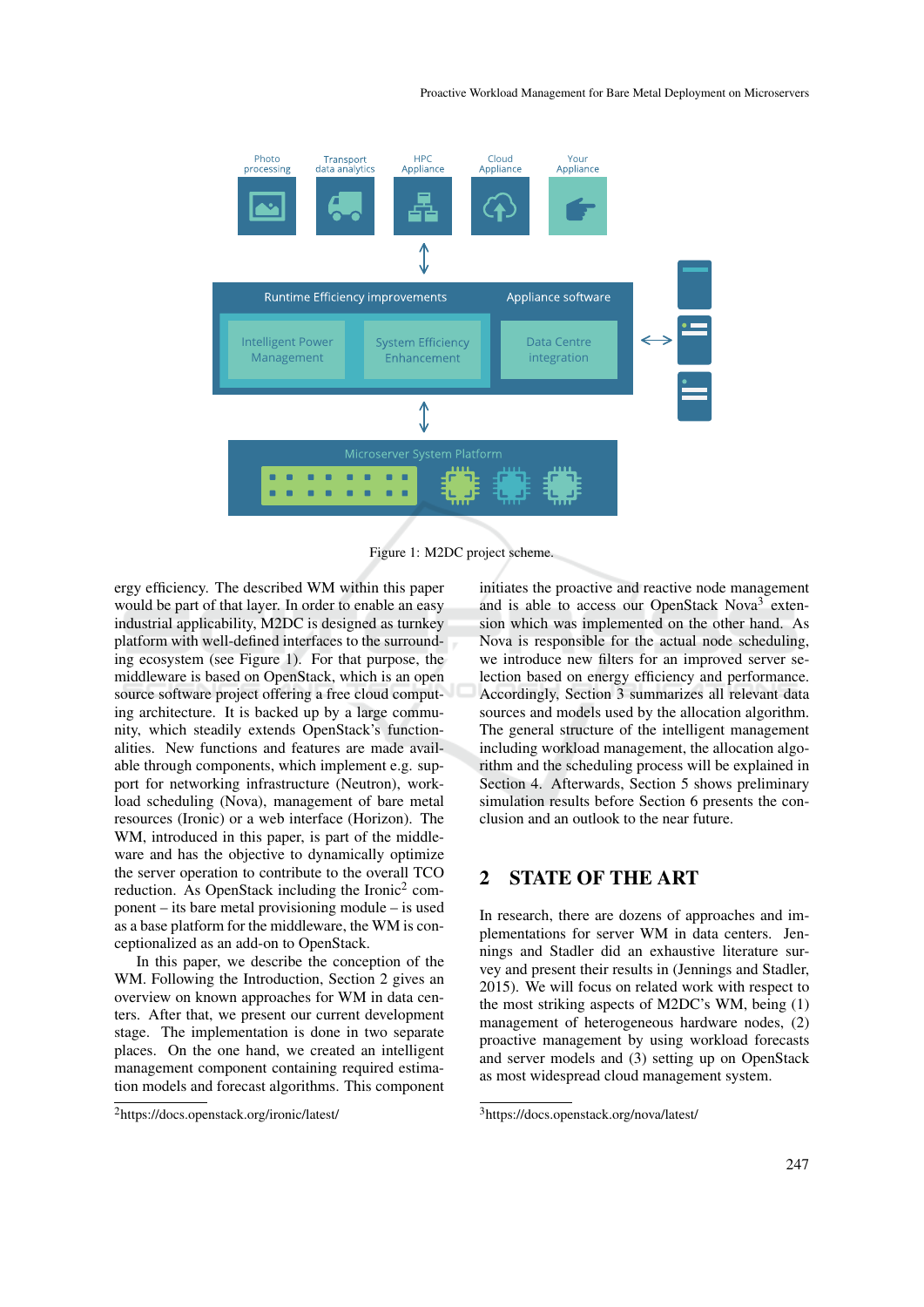Management of Heterogeneous Hardware. Jennings and Stadler (Jennings and Stadler, 2015) present an exhaustive list of WM approaches using dynamic virtualization. Some of them have also been applied to industrial products. A good example is the distributed resource scheduling (DRS) and its extension distributed power management (DPM) feature by VMware for its virtualization technology, offering significant energy savings by dynamic VM migration and minimization of physical machines (Gulati et al., 2012). Applying such solutions requires fully virtualized data centers, but virtualization technology is currently limited to x86/64 and ARM64 and it has some considerable overhead on small microserver nodes. Therefore, it is not the best solution for M2DC with its heterogeneous hardware philosophy, supporting a wide spectrum of different compute nodes ranging from low power to high performance. Still, there are some investigations using other technologies for WM. Piraghaj et al. (Piraghaj et al., 2015) as well as Kang et al. (Kang et al., 2017) propose WM based on Docker containers to additionally reduce the virtualization overhead, which would also be suitable for low-power microservers. De Assunçao et al. (de Assunção et al., 2016) implement dynamic server provisioning using bare metal provisioning via OpenStack Nova and an extension of its built-in filter and weighing scheduler. However, these alternative approaches still do not include accelerators like FPGAs or GPUs.

TECHNO

Proactive Workload Management. Some approaches consider workload forecasts in order to achieve better consolidation rates with less buffer capacities. Zhang et al. (Zhang et al., 2014) propose an algorithm which schedules work in a hybrid cloud between on- and off-premises compute capacities. Onpremises in terms of software or workload which is processed on company owned or rented servers, whereas off-premises means workload processing on remote facilities like cloud computing or Software as a Service (SaaS). The researcher divide workload in 'base' load and 'flash crowd' load, which are managed individually. Base load is managed proactively on-premises (90 % of time within 17 % prediction error) and flash crowd load is managed reactively offpremises. Currently, their approach does not allow for dynamic workload scheduling and it is restricted to certain workload types, which impedes an automatic usage on unknown applications. Herbst et al. (Herbst et al., 2014) use time series analysis to forecast workloads and use this information for proactive resource scheduling via virtualization. They present an exhaustive comparison of diverse statistical methods.

The most suitable time series model is selected at run time based on the given context. By dynamically selecting the model, the relative error could be reduced by 37 % on average compared to statically selected fixed forecasting methods. A similar approach is utilized in M2DC.

Cloud Management based Realization. The adaptability in real, productive data centers is an important criterion for the success of novel WM methods. The best approach would be to set up on broadly known and accepted server/cloud management tools to have a potential user base with fewer contraints compared to proprietary approaches. There is only little work in research, which already use common management tools as a base for implementing their own solutions. The most promising one is from Beloglazov and Buyya (Beloglazov and Buyya, 2015), who use OpenStack for their dynamic consolidation module called Neat. It is designed as a transparent add-on not requiring modifications on OpenStack installations. Neat makes use of OpenStack's management functions via public APIs to perform the VM migrations planned by the Neat allocation algorithm. However, Neat is restricted to virtualization and therefore not the optimal solution for M2DC's smaller microservers. Fujitsu is also working on a management tool called FU-JITSU Software ServerView Resource Orchestrator (ROR) (Yanagawa, 2015) building up on OpenStack. In contrast to Neat, autonomic functions for WM are missing, as the focus rather is on increasing the ease of operation to make management functions usable for business purposes. Then again it is planned to integrate OpenStack Ironic in the future to support bare metal deployment next to virtualization.

M2DC's energy-aware WM combines the advantages of several referenced approaches which each focus only on limited aspects. By applying a combined proactive and reactive allocation algorithm, the M2DC WM is able to optimize aggressively while also providing emergency measures for sudden spikes in workload. However, the most appealing advantage of M2DC's approach is the strict focus on future applicability. While the usage of OpenStack as base platform should help spreading the solution due to its broad community and popularity, the consideration of alternative compute nodes in the modeling and management process guarantees a future relevance when GPUs and FPGAs become more popular in generalpurpose computing.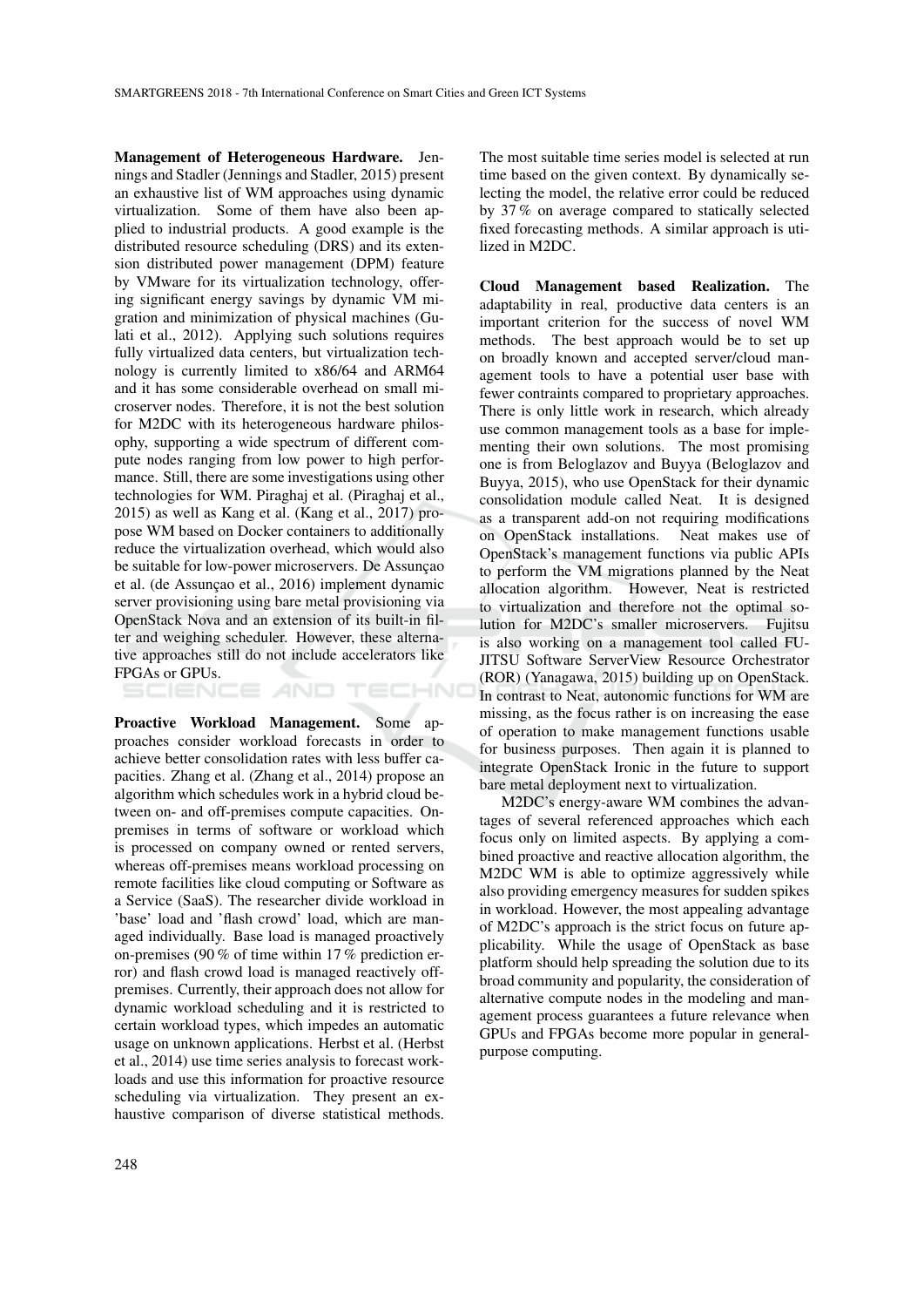### 3 MODELS

The WM improves the overall application-to-node allocations. For the decision making it requires data sources of directly measured operational parameters as well as models, which make estimations based on collected data. This section briefly introduces required parameters, but does not go into details. It is rather an overview for further WM explanations.

Data Sources. Data sources are separated in five parts: The *workload* is the amount of work a compute node has to tackle. Workload, in the form of jobs, may either be placed once for direct processing or may come over time based on current demand or user requests. *Performance* is defined by the workload processed per time for a given compute node. That means performance is also application specific and can therefore only be measured for adapted applications. Benchmarks help to measure hardware performance for application workloads in order to compare capabilities of compute nodes. This must be done prior to productive operations. *Utilization* represents the usage of a compute node's subsystems by the applied workload and can be used as objectively determinable proxy for workload data, when access to application data is not available. The *power* will be measured for each compute node, e.g. to determine the energy efficiency. In conjunction with resource utilization data, power models can be used to estimate power demand for arbitrary node utilization. The thermal and resource management aggregates the thermal state of compute nodes in a *thermal metric*. For this purpose it scores available temperature sensors or temperature affecting components like fan speed into a ratio, which can be used for later placement decisions.

Models. Using the collected data sources, models are able to make calculations for defined time points, even in the future. The WM requires models for power, performance, energy efficiency and workload/utilization. *Power models* are able to calculate the power demand based on historic and future workload or utilization trends. Power data is required for other models like the energy efficiency. *Performance models* determine the performance of M2DC components. In general, the objective is to use published benchmark results in order to avoid measurements on productive systems, cf. (Schlitt and Nebel, 2016). As the server benchmarks cannot be applied to every hardware type of M2DC compute nodes, an application-specific method will be required. Therefore use case applications must be designed con-

sidering external monitoring of performance factors. The *energy efficiency model* is defined as relation between performance and the amount of required energy. *Workload modeling* is a main selling proposition of M2DC's WM. It utilizes workload or utilization forecasts for the scheduling process, taking into account the user behavior to enable proactive actions for regular peaks. For this, the WM uses a number of univariate, statistical procedures to automatically model unknown, generic time series solely based on historic values. These are Seasonal and Trend decomposition using Loess (STL), Holt-Winters (HW) filtering and Seasonal AutoRegressive Integrated moving Average (SARIMA), which results are compared to choose the best approach for the specific situation.

Storage. Measured values are stored in a central database using Gnocchi<sup>4</sup> of the underlying Open-Stack, while models required for the estimation of values are placed within the intelligent management.

### 4 WORKLOAD MANAGEMENT

The WM component is embedded in the intelligent management (IM) layer of M2DC's middleware. The IM layer is depicted in Figure 2. The central component is the IM component, which acts as an interface combining dataflows and workflows between M2DC's management components, the (model) data and OpenStack.

The IM is the connection between the resource and thermal management (RTM), the Power Management (PM) and the WM components. There are two different PM solutions, one of them switching host states by using the OpenStack API and the other using directly the server controller API in case further power management functionality is needed (e.g. power capping) or if usage of OpenStack and WM is not desired. Basically, WM and RTM could have different constraints, which have to be negotiated before instructions are sent to the PM. Access to the server models (power, performance, ...), thermal and workload models as well as measured data in the Gnocchi database is realized through references to the components, gathered in the IM class. Thereby, RTM and WM can access each kind of model and use every information available for management decisions. Moreover, the IM represents the interface to Open-Stack Nova regarding the dynamic scheduling. While the allocation algorithm itself is part of the WM class, connection to the Compute API as well as the filter

<sup>4</sup>http://gnocchi.xyz/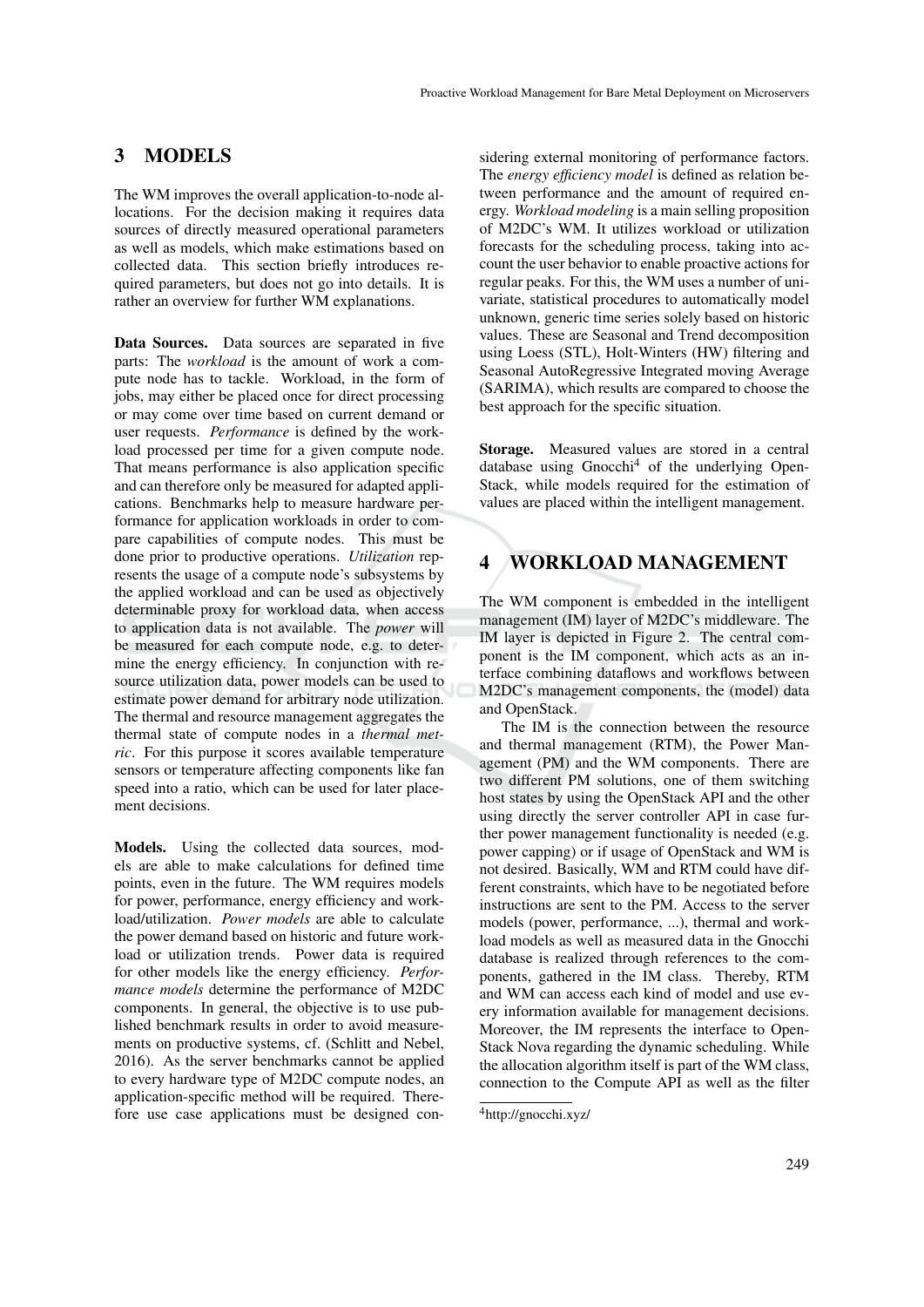

Figure 2: Overview on intelligent management component.

classes are established via IM. The Compute API is used for triggering application deployment and setting host power states.

The WM's main objective is to optimize the application-to-node allocation in order to increase the overall energy efficiency, i.e. the WM tries to select the most suitable compute nodes for the applications regarding current and future workload demands – e.g. using low power ARM nodes if utilization is low at night. Therefore, the current and future state is analyzed and corresponding actions are triggered by an allocation algorithm. Suitable actions are executed by the corresponding components (e.g. power management for host power actions), which are accessed via IM. Moreover, the WM provides general methods for creating, deploying, moving and destroying application instances, which are called, when the user takes the corresponding actions in OpenStack. Also, the WM has means to read the current state of hosts/compute nodes and instances inside Open-Stack, which are analyzed by the allocation algorithm. These methods ensure that the allocation states between WM and OpenStack are consistent.

The allocation algorithm is the centerpiece of WM. Generally, it distinguishes between two operational states: proactive and reactive allocation. The operational state is constantly determined by comparing current, actually measured utilization/workload with forecast values. If the deviation is within a tolerance range (e.g. 20 %), allocation optimization is done proactively based on forecasts. If the actual utilization is below the threshold, the allocation will still be optimized proactively except that the workload modeling process for the affected compute nodes will be repeated beforehand (maximum once per day). In case the tolerance thresholds and the node utilization

thresholds (e.g. 80 %) are exceeded, allocation optimization is interrupted and a high priority reactive allocation will be performed. Afterwards, workload models of concerning nodes will be reprocessed and the proactive allocation optimization continues.

In proactive operation, the allocation algorithm analyzes the current and future host utilizations/workloads and decides for each node (1) if additional compute capacities have to be provided on short-term, (2) the state may be optimized or (3) if it should remain constant. As booting and deployment activities take several minutes, a time window of at least 30 minutes should be chosen for workload analyses. Then again, the window must not be too long, as that would reduce the optimization potential because the allocation has to be valid (not exceeding utilization thresholds) for the whole time window.

The algorithm starts to examine the provisioning of more compute capacities. This is necessary, if the expected utilization of a single node will exceed its utilization threshold (e.g. 80 %) in the investigated time window. This will initiate the deployment of the affected application on another node, as every node is expected to maintain a certain predetermined buffer. The scheduling of a new node will be triggered and executed in time to ensure the necessary capacities are available as soon as they are needed. Subsequently, the original node will be powered down, if the new node has enough computing capacities. After provisioning additional capacities, the utilization trend is analyzed for the new allocation and the process is repeated, if necessary.

When all cases for capacity provisioning have been resolved, the algorithm looks into potential energy efficiency optimization, which is often achieved by utilization decreasing over time (e.g. after-work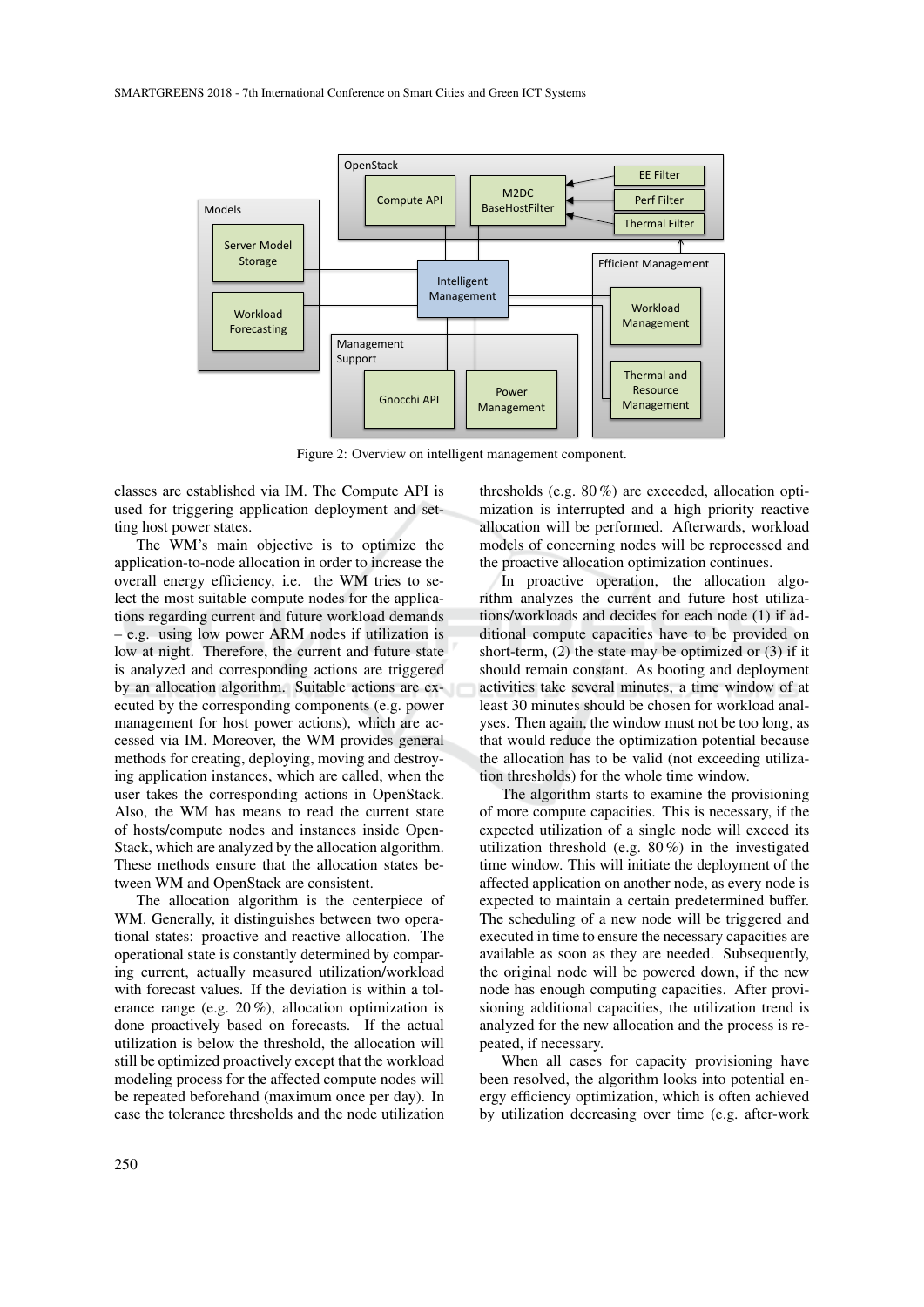hours, night). The algorithm starts with the currently least energy efficient node (determined by energy efficiency model) and looks (1) for potential consolidation of the running application instance or (2) for potential alternative nodes capable of running the same application more efficiently. Instance consolidation is possible, if all other nodes running the same application are able to provide enough capacities to take over the workload of the instance which will be shut down. Thus, an instance and node shutdown will be triggered and called in OpenStack Nova via IM and the Compute API. If this approach is not feasible, the algorithm checks the availability of a more energy efficient node for given utilization. If energy would be saved in the investigated interval despite deployment overhead and buffer utilization is still met, the scheduling as well as a subsequent shutdown is triggered for the selected node/application. Anyway, the next node is examined in the same way until every node was examined. The proactive allocation process will be restarted when half of the investigated time window is over, thereby ensuring that future utilization increases can be handled in time.

A reactive allocation is done for each compute node, whose actual utilization exceeds its forecast by the predetermined threshold. Thereby, the scheduling of an additional compute node for the affected application will be triggered before doing anything else, as one can no longer rely on the utilization forecasts and it is not known how the current trend will continue. Moreover, the scheduling will be configured to pick preferably high performance nodes in order to countervail a further increasing utilization. After all necessary reactive operations have been performed and workload modeling has been rerun, the allocation algorithm tries to proactively optimize the current state.

All mentioned configuration parameters (thresholds, percentages, times) are preliminary and have to be adapted based on empirical evaluations.

### 4.1 Scheduling via Nova

The actual scheduling of applications to compute nodes is done via the OpenStack Nova FilterScheduler<sup>5</sup>, using several host filters and weighers. This scheduler is extended by an M2DCBaseHostFilter, which is derived from the Nova BaseHostFilter. It has three child classes representing the considered aspects in WM and RTM. With regard to WM there is an energy efficiency and a performance filter. The energy efficiency filter passes through only nodes/hosts that have at least the minimum specified energy efficiency

threshold, which was assigned by WM. The utilization dependent node energy efficiency is computed by using the models suggested in Section 3, which are accessed via IM. The performance filter works analogous. Regarding RTM, there is a thermal filter passing through nodes/hosts based on a thermal metric, which indicates if the corresponding node should be considered for deployment or if the thermal environment is currently not suitable (e.g. thermal hot spots). After the filtering process, the most suitable host is selected by weighed sorting of all passed compute nodes by using adapted M2DCBaseHostWeigher. The weights are again given by the WM and depend generally on expected utilization/workload levels, e.g. if the expected utilization is low, the more energy efficient nodes are preferred and would benefit from a higher weighing.

As the allocation algorithm examines the operational state of compute nodes and instances, it triggers scheduling processes for a given application with state-specific parameters defining energy efficiency, performance and thermal requirements. In case there is no suitable host for the triggered scheduling process (i.e. no host passed all filters), the allocation algorithm will get an appropriate response and it will ignore this node as optimization target until the next power management operation was resolved. If the scheduling was triggered due to reactive allocation, the administrators will be notified that there is no suitable host to provide the needed capacity. ATIONS GY PUBLI

#### 4.2 Microserver Support

M2DC's main unique selling point is the support of a high variety of different hardware architectures in the microserver format. Within M2DC, Open-Stack is extended to support dynamic composition and provisioning of diverse microserver nodes including FPGAs and GPUs. As WM is part of the base M2DC installment, all available microserver types have to be supported. This mainly influences whether an application is deployable on a certain microserver or not, depending on available implementations and (boot) images.

The allocation algorithm itself does not consider whether an application can be deployed on a certain microserver. This aspect is checked in the destination host selection of OpenStack Nova filter scheduler via the ImagePropertiesFilter. This filter only passes hosts satisfying the requirements given with the application image to deploy. If multiple images (e.g. for different architectures) are available, several requests will be sent consecutively.

<sup>5</sup>https://docs.openstack.org/nova/latest/user/filterscheduler.html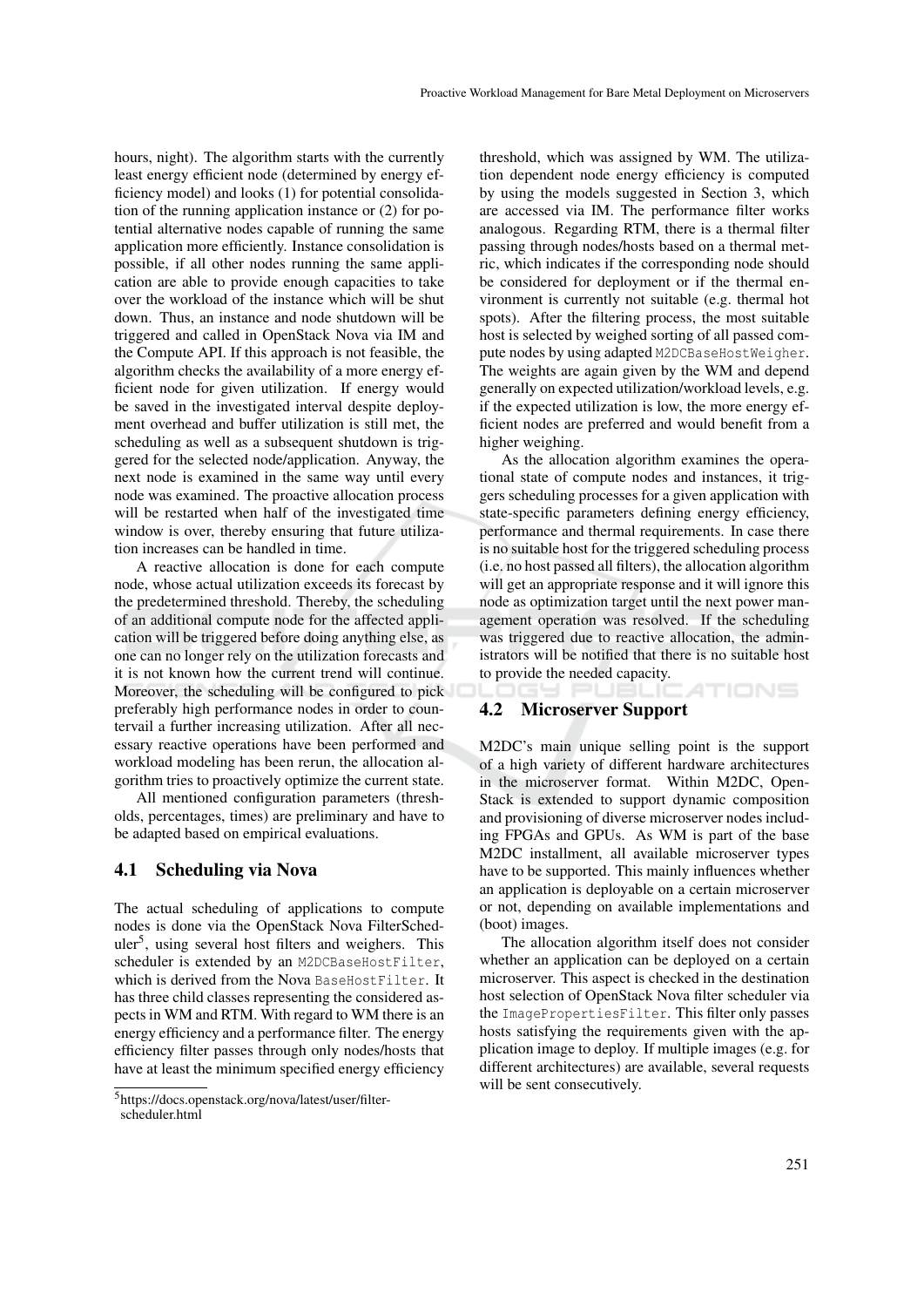|          | Scenario Configuration             | Energy (static) | Energy (optimized) | Savings  |
|----------|------------------------------------|-----------------|--------------------|----------|
|          | $2 x86 (2013) + 2 ARM64 (2015/16)$ | 3372 Wh         | 2082. Wh           | 38.2%    |
| $\gamma$ | $4 \times 86$ (2013)               | 3234 Wh         | 2382 Wh            | $26.2\%$ |
|          | $2 \times 86$ (2017)               | 1710 Wh         | 1710 Wh            | $0.0\%$  |
| 4        | 4 ARM64 (2016)                     | 1860 Wh         | 1440 Wh            | 22.5%    |

Table 1: First simulation results for static vs. dynamic (optimized) allocation.

#### 4.3 Power Management

The power management is an essential part of M2DC's IM in order to control the overall energy demand of the system. Realized as support component, it encapsulates access to different power actions, which comprise changes to power states but also functions like power capping or frequency scaling. M2DC's power management components use two different approaches. On the one hand, OpenStack needs to control nodes for its scheduling process, where e.g. hosts need to be turned on prior to deploying application instances. For the M2DC server, extensions will take care to implement host-actions functionality of Nova, respectively node-set-power-states of Ironic, using the provided M2DC server API. On the other hand, it is necessary to execute basic PM functions without using the OpenStack platform. Therefore, there is an additional power management implementation that accesses the M2DC hardware directly. These functions include fan management, power capping or frequency scaling demanded by RTM, which are accessed via M2DC server API or directly on the microserver.

### 5 PRELIMINARY RESULTS

So far, the IM component, the WM algorithms and the OpenStack Nova extensions have been implemented in a virtual environment based on DevStack. To test the functional capability as well as the effectiveness of the algorithms, we expanded the DevStack environment with a simulation. As simulation data we modeled several server systems (x86 servers from 2013 and 2017) and microservers (ARM64 from 2015 and 2016) with regard to performance, power and energy efficiency – each dependent on a given utilization. The models base to some extent on own measurements but for the most part on publicly available benchmark results such as SPECpower\_ssj2008<sup>6</sup> and are defined by polynomial functions with utilization as variable. As input data we used utilization forecasts for two real application workloads measured in a productive data center. In our simulation, both applica-

tions may be run in several instances distributed over different compute nodes, but not more than one application instance per node (bare metal approach). We simulated several small node configurations each with a static allocation of application instances to compute nodes as well as a dynamic workload management. The simulation was accelerated by factor 60 so that the run-time of 10 minutes represented 600 minutes in reality. The results for running each configuration can be found in Table 1.

In scenario 3, there was no optimization feasible because the two applications have to run on different server nodes due to the bare metal approach (opposed to virtualization, which can potentially operate both applications on a single node). However, scenarios 1, 2 and 4 show significant savings even in small configurations with few optimization possibilities. It is interesting that the mixed configuration in scenario 1 is more efficient than the homogeneous configuration in scenario 2, if workload management is applied, while it needs more energy than scenario 2 in a static operation. This is an indicator for efficiency gain potential by using heterogeneous computing nodes. Another interesting result is the comparison of scenarios 3 and 4. While the modern x86 systems are better in a static operation, the ARM64 configuration provides a more fine-granular optimization potential, although this is somewhat impaired by the small scenario configurations.

We also simulated the productive server environment of one of M2DC's partners as of the year 2013 (which is the base year for comparisons in M2DC project) consisting of 40 x86 server systems. Therefore, we modeled the server systems from 2013 regarding performance, power and energy efficiency. We also measured the workload of our target application in 2016 and used the corresponding forecast model as input for the simulation. The result was that the application of WM could reduce the energy demand by about  $800 \text{ kWh}$  per month ( $> 40\%$ ) by simply taking advantage of the high daily variance in workload profiles.

 $6$ https://www.spec.org/power\_ssj2008/